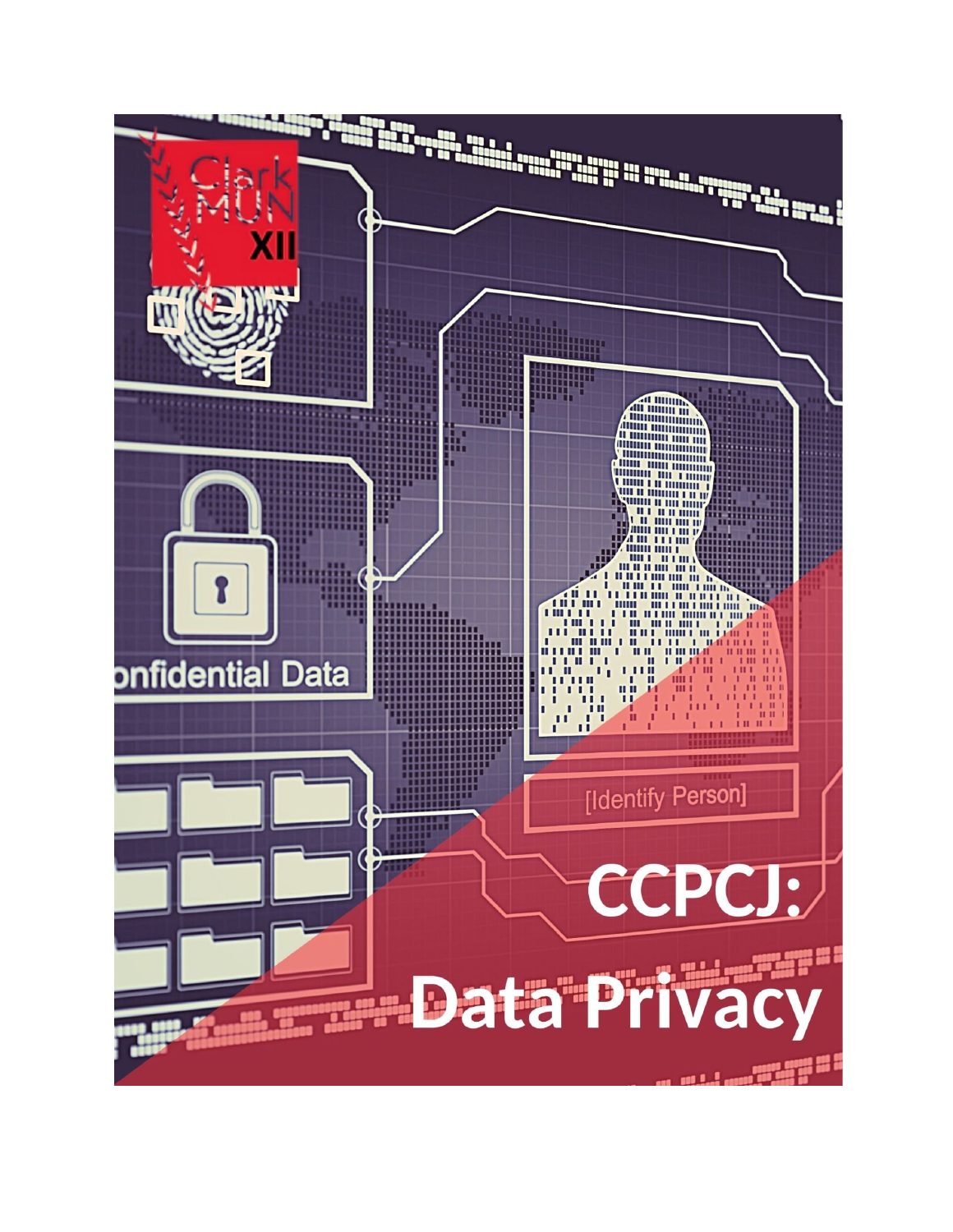# **Table of Contents**

| <b>Letter from the Chair</b>                       | $\mathbf{2}$ |
|----------------------------------------------------|--------------|
| <b>Introduction and Role of The Committee</b>      | 3            |
| <b>Historical Background and Current Situation</b> | 4            |
| <b>Topic of the Situation</b>                      | 6            |
| <b>Questions to Consider</b>                       | 8            |
| <b>References</b>                                  | 9            |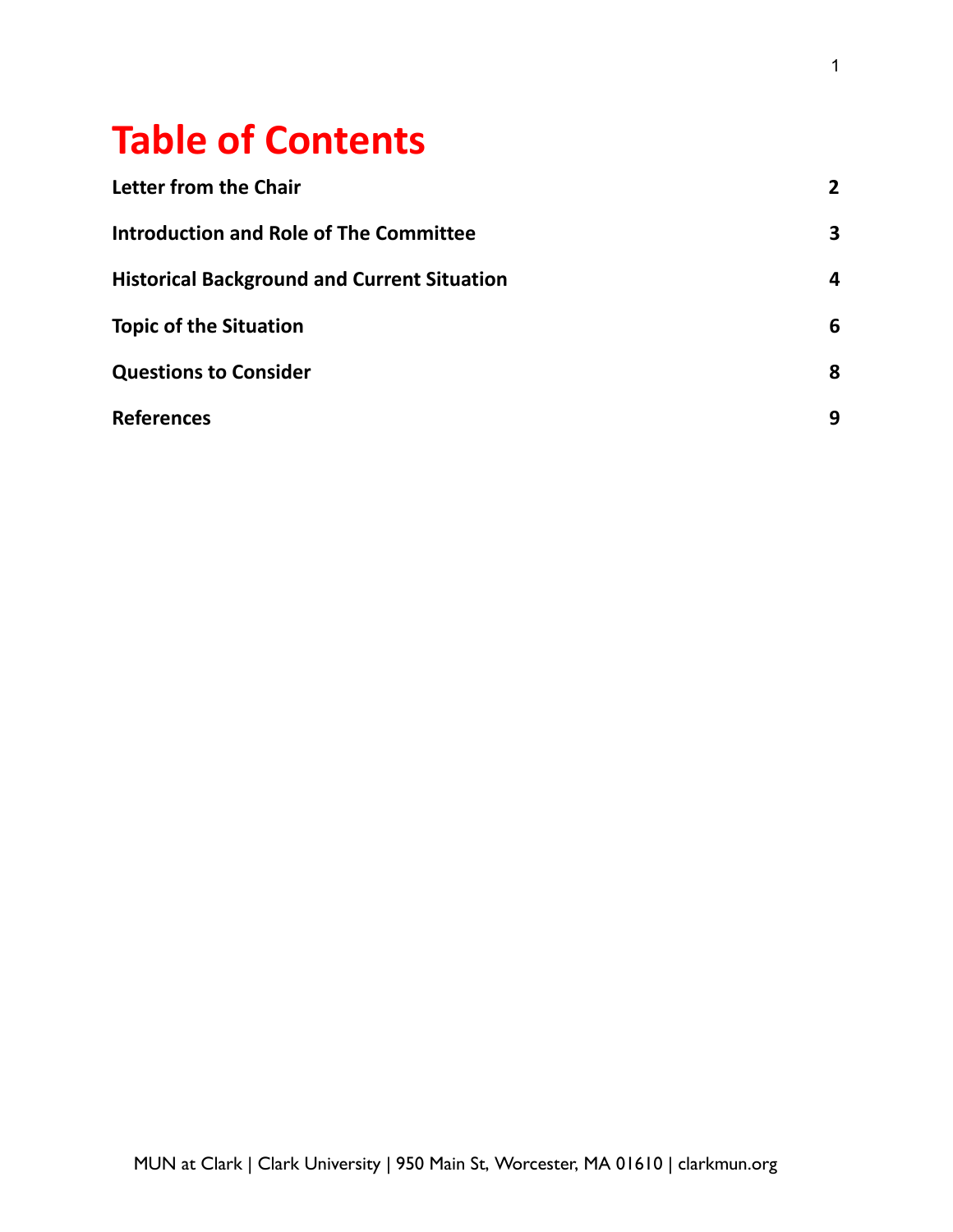# **Letter from the Chair**

Hello esteemed delegates,

I welcome you to ClarkMUNXII!

I am Adrija Das, Singaporean Indian and a first-year in Clark University. I am a Political Science major with a concentration in International Relations. I did my IB diploma from UWCSEA, Singapore, graduating in 2021; over the four years of my high school, I engaged in several activities relating to journalism and politics. I was involved in Model United Nations (MUN) during all four years of my high school. I attended 8 MUN conferences during this time. The MUN conference at The Hague was one that I wanted to highlight as I represented my high school at such a large-scale event with schools from all over the world. I co-created a political podcast in high school with my cohorts. The podcast gave me insights into journalism in areas like research and reporting. We covered topical political events such as the US Capitol insurrection, Environmentalism, and contentious issues like capital punishment. I find myself deeply interested in events relating to humanitarian crises and global political conflicts. I find these topics particularly compelling due to the immense number of stories that go unheard of; humans forced to live and deal with dire circumstances alone. Still, millions today face issues such as discrimination, ethnic cleansing, mass killings, and state persecution. We see this in China, Myanmar, Uganda, and other countries. Governments and people in power act against their own people like in Venezuela and El Salvador. There are bilateral and multilateral political conflicts regarding national security, education, economics, and especially to do with COVID-19. I believe that they should get the recognition they deserve through the power of today's media. Every individual's capacity to change someone's life is more significant than ever today. I aspire to pursue Journalism as a political/humanitarian-focused journalist to capture the crucial moments that will make history and chronicle them into the articles that people cannot put down when they read the news.

If you have any questions feel free to reach out, my email is [addas@clarku.edu](mailto:addas@clarku.edu).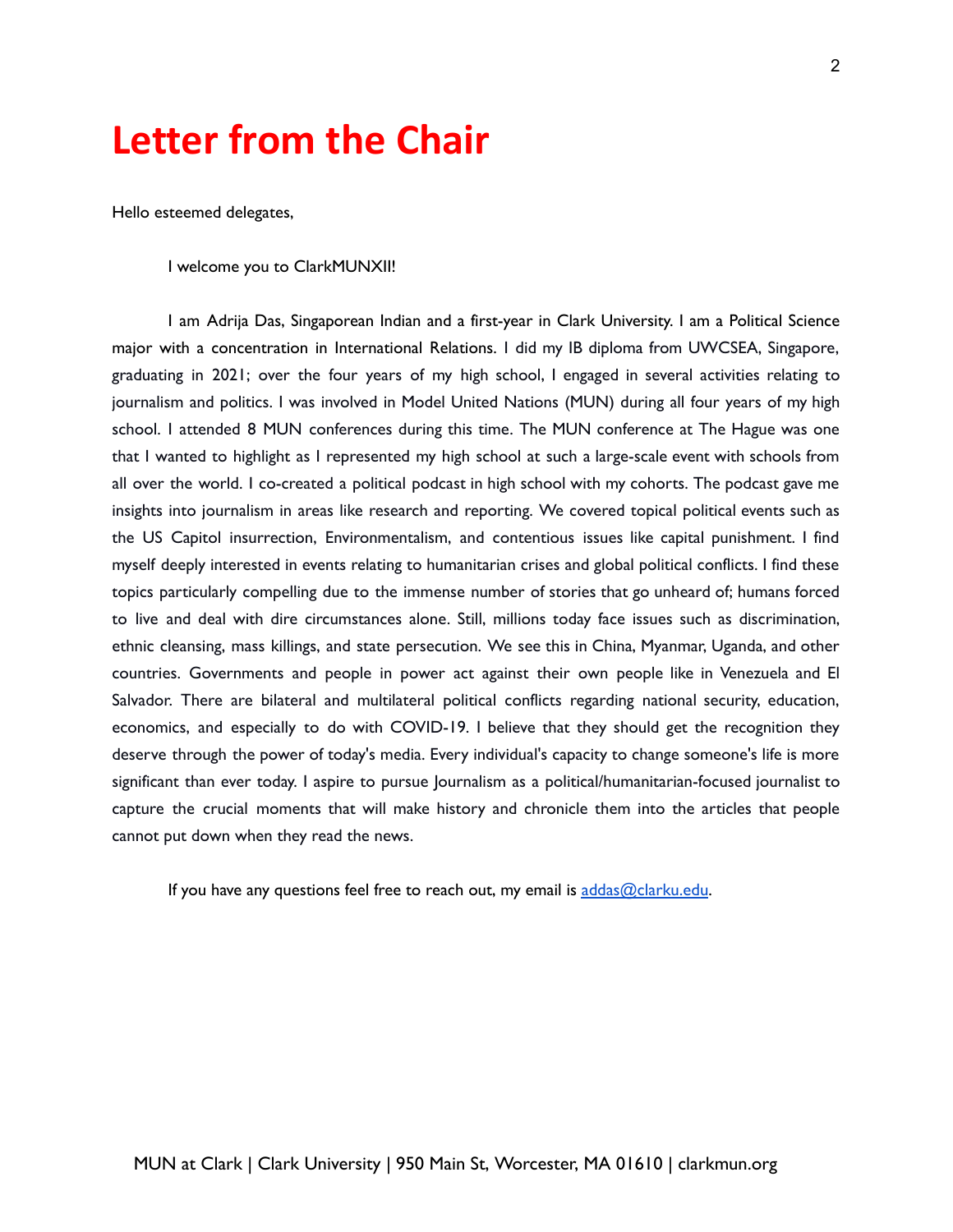### **Introduction and Role of the Committee**

The Commission on Crime Prevention and Criminal Justice is the primary policy-making body within the United Nations for crime prevention and criminal justice. The CCPCJ was established in 1992 by the Economic and Social Council (ECOSOC). It is a functional commission of ECOSOC and contributes to the work of ECOSOC and the General Assembly of the United Nations. ECOSOC implemented the CCPCJ's mandates and priorities, which encompass improving international action to combat national and transnational crime and the efficiency and equity of criminal justice systems. Furthermore, providing members states a forum to exchange understanding and information to develop national and international strategies and identify priorities for combating crime. The Commission guides the UN in crime prevention and criminal justice. It takes action through resolutions and decisions. The CCPCJ develops policy on crime through resolutions and decisions, standards and norms, and thematic discussions and expert groups. The Commission meets annually for the regular session in Vienna during the beginning of the year and reconvenes towards the end to primarily discuss budgetary and operational matters. Since 2011, the Commission and the UN Commission on Narcotic Drugs have held joint meetings during the reconvened sessions. The Commission also acts as the predatory body for the United Nations Congress on Crime Prevention, and Criminal Justice held every five years. The congress includes a culmination of policymakers, practitioners, parliamentarians, individual experts, and civil society to discuss international standard-setting and policy-making in the CCPCJ. The CCPCJ not only works on crime prevention and Criminal Justice but aims to contribute to sustainable development as a functional committee of ECOSOC. The Commission contributes to the Council and the General Assembly of the United Nations by providing to the forum on sustainable development, showcasing its contribution to achieving the sustainable development goals and 2030 agenda. The Commission also closely cooperates with other commissions on topics regarding crime prevention and criminal justice. It proses international action against crime; recently, it has tackled issues regarding trafficking in persons and smuggling of migrants, crimes that affect the environment, crimes affecting the environment, smuggling of commercial goods in addition to child sexual exploitation and sexual abuse online. The CCPCJ acts in order to prevent crime more effectively and make criminal justice systems globally fairer and more efficient.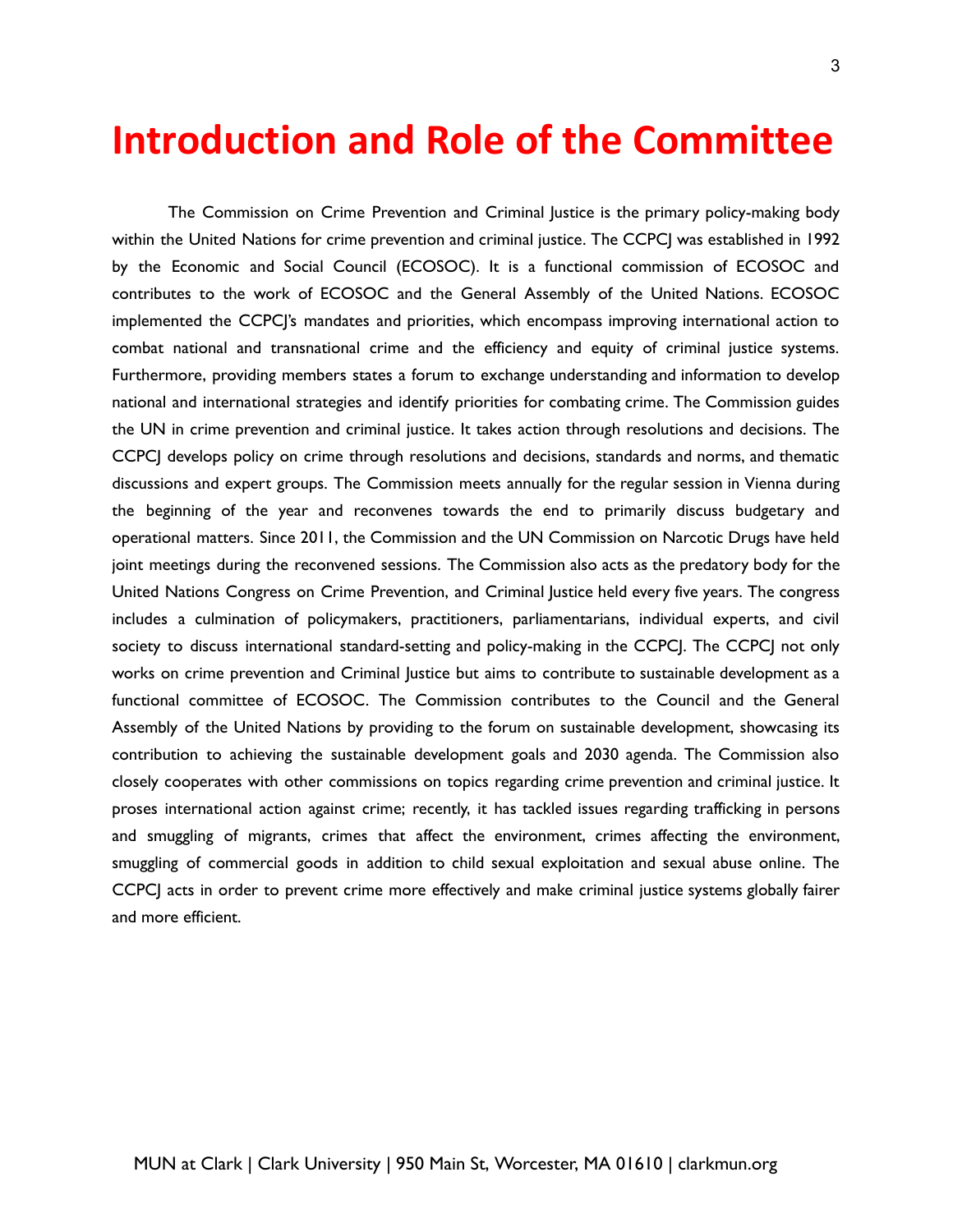### **Historical Background**

The CCPCJ was initially created in 1948. The Secretary-General was requested to convene a seven-member meeting every five years. This committee was originally named the International Group of Experts on the Prevention of Crime and Treatment of Offenders. Two years later, the Ad Hoc Committee of Experts on the prevention of crime and the Treatment of Offenders was created to cement a solidified position as a committee in the UN. In 1965 Thorsten Erikkson suggested that the UN create a Social Defense Trust Fund, establish the UN Social Defense Research Institute, and reorganize the Ad Hoc Committee, making it permanent under ECOSOC and expanding membership to ten bodies (UN CCPCJ, 2021). The committee was then renamed the Advisory Committee of Experts on the Prevention of Crime and Treatment of Offenders. Next, in 1971 the membership was increased to 15 members, and it was renamed again to the Committee on Crime Prevention and Control. Finally, in 1992 the committee was named the Commission on Crime Prevention and Criminal Justice and expanded to 40 members based on the equitable geographic distribution (UN CCP, 2021).

#### **Current Situation**

The latest session of CCPCJ was the thirtieth reconvened session in Vienna in December 2021. The session included the work of the standing open-ended intergovernmental working group on improving the governance and financial situation and the budget for the biennium 2022-2023 of the UNODC. The executive director's report on gender balance and geographical representation within the UNODC. There are five conference room papers. The conference room papers include enhanced support to member states through implementing the UN Office at Vienna for gender equality and the empowerment of women. The New Working Methods of the Governing Bodies of UNODC: From business Continuity to preparations for the Post-COVID era. Information on the implementation of General Assembly resolution 75/290 A on ECOSOC strengthening. Lastly, the extension of the mandate of the standing open-ended intergovernmental working group on improving the governance and financial situation of the UNODC. The Background Paper was regarding the thematic discussion on effective measures to prevent and counter the smuggling of migrants while protecting the rights of smuggled migrants, particularly women and children, and those of unaccompanied migrant children. The action taken by the Commission endorsed the dates, deadlines, and arrangements for its thirty-first session referred to in the report. Draft decision II, on the organization of the thematic discussions at future sessions of the Commission (E/CN.15/2021/L.13), was adopted, as orally amended by the Chair, for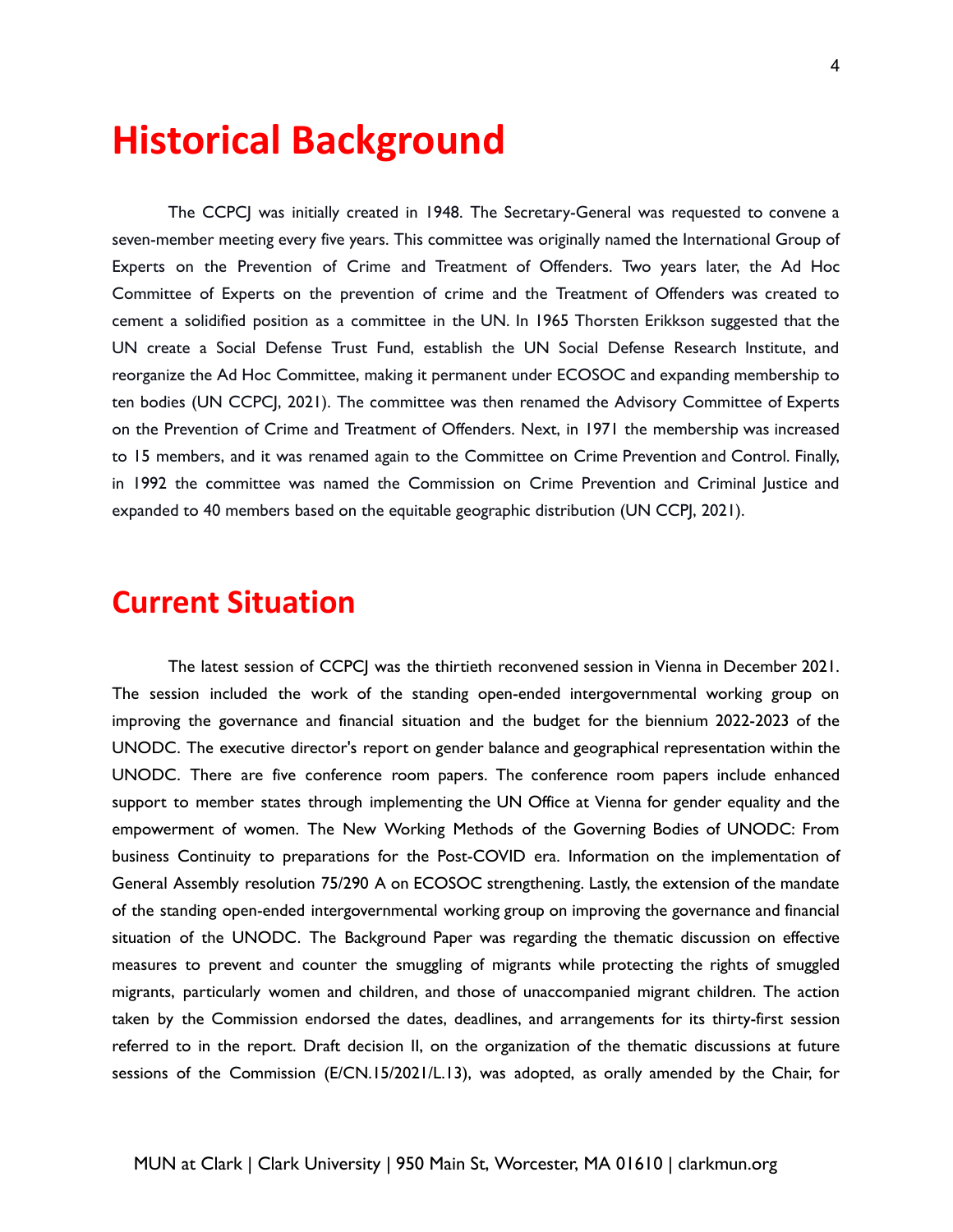transmission to the Economic and Social Council. The 31st session of the Commission on Crime Prevention and Criminal Justice is from the 16th to the 20th of May.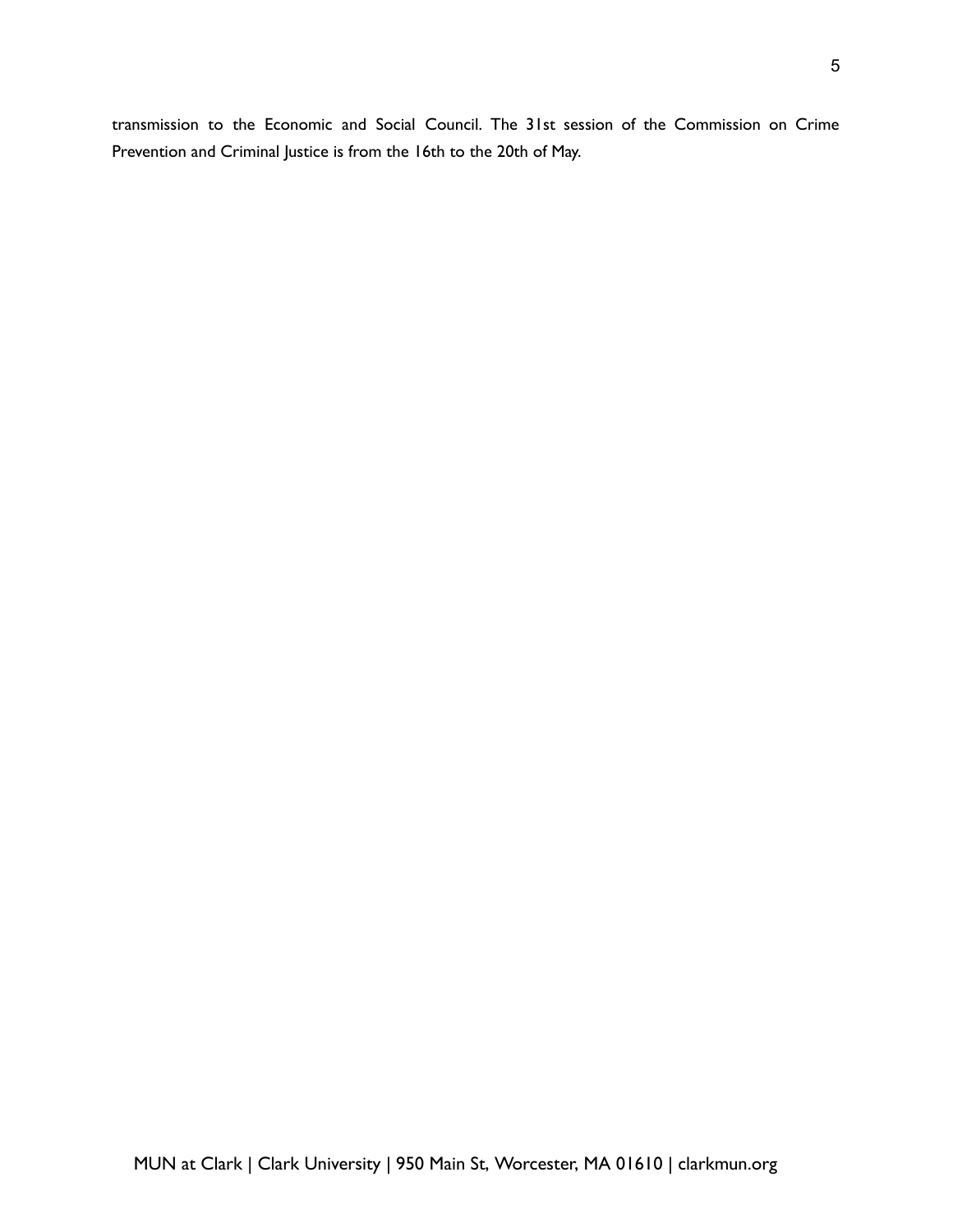## **Topic of the Situation**

At this conference the Commision will convene to address the issue regarding data protection and online privacy. Some of the most critical data privacy and protection issues are regulation, privacy, data tampering, theft, and unauthorized access. The growth of data is exponential. Organizations must be able to protect both customers' personal information and sensitive personal information. With the exponential growth of data, there is still the issue of security practices risking organizations of a data breach. Personal Identifiable Information(PII) is one of the biggest concerns with data privacy. The cost of maintaining data privacy is high. A data breach can cost millions of dollars in lost revenue. If an organization is breached, they face intense regulatory penalties from several entities. Organizations must make investments in multiple key security technologies and infrastructure to ensure their data is safeguarded, recovered, and restored. There are a wide array of vulnerabilities with data protection and privacy. The increase in these vulnerabilities continues to increase. Human error creates a level of complexity. Many security analysts claim that human error is the biggest challenge in data privacy and security.

Over the summer of 2020, the EU Court of Justice, in a legal case usually shortened to Schrems, invalidated prior regulatory actions that allowed the EU-U.S. Privacy Shield framework to stand in place of the fuller data privacy protections required in the EU. Other challenges posed by the EU's GDPR and California's Consumer Privacy Act (CCPA) now more closely resembles its European inspiration through the recently passed California Privacy Rights and Enforcement Act (CPRA). The passage of CPRA through a ballot initiative came as CCPA went into effect. However, the new provisions will not become effective until Jan. 1, 2023.

Advertising is a massive industry at the center of the internet, benefiting from personal data. Brands and promotions that appear are often tailored to the users' interests. Facebook, Google, and Twitter offered their search and social networking services to users; however, they could also track which sites were visited through 'cookies' and used personal data to target users with personalized marketing. Many businesses, companies, and organizations can gain access to personal information to trade and share that information, which creates a massive privacy issue.

Hacking and fraud have been an ongoing issue with unregulated users since the 2000s. Scammers from various countries exploit citizens of foreign states and extort them for monetary gains. In addition, the many scamming practices, such as phishing and pharming, have evolved to target the undereducated segments of society within countries and take advantage of them. On a larger scale, companies storing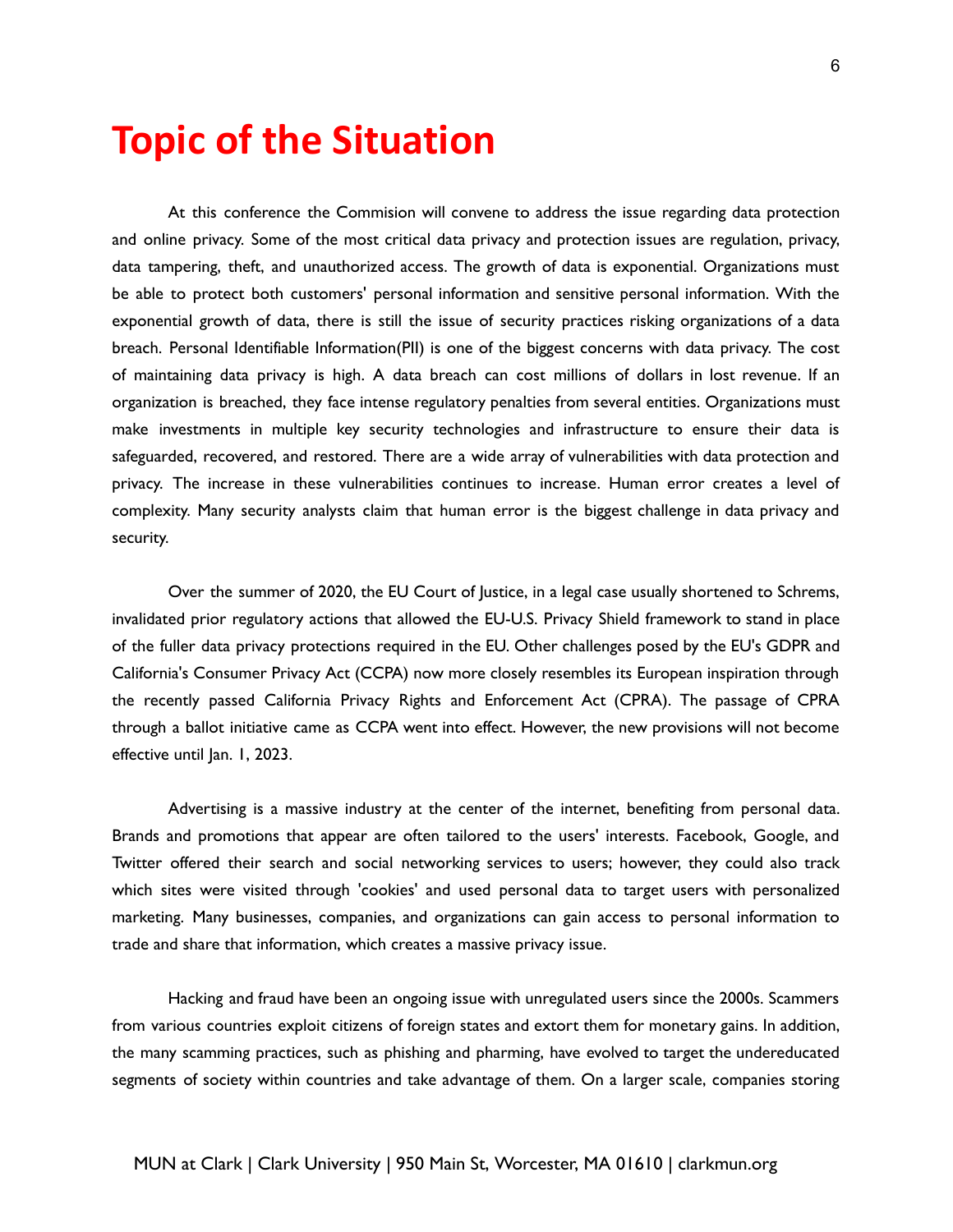private customer data online have been vulnerable to cyber attacks that steal or destroy valuable data. These breaches infringe upon citizens' rights to privacy and security, as their sensitive information can be misused for criminal purposes. Finally, at the government level, cybercrime issues can be of the highest importance due to their transnational nature. Individual non-state actors can perpetrate an act of cyber terrorism by stealing protected government data or by disabling crucial government functions through Distributed Denial of Service (DDoS) attacks. They may also employ the dark web as a means of dealing in illicit materials, such as drugs, or trafficking humans, which act against the safety of all nations. Furthermore, should sensitive government data be auctioned off to another state, then the nation's security can be heavily compromised, making this a grave threat to all countries.

The United Nations Office on Drug and Crime (UNODC) has implemented the Global Programme on Cybercrime49 to tackle some of the issues above, but it is typically up to individual member states to implement their policies. The UNODC promotes long-term and sustainable capacity building in the fight against cybercrime by supporting national structures and reducing the impact of the various cyber crimes occurring around the world.

#### **Committee Composition**

The United Nations Commission on Crime Prevention and Criminal Justice has 40 member states elected by the Economic and Social Council. Twelve African states; Algeria, Burkina-Faso, Nigeria, Egypt, Eritrea, Kenya, Mauritania, Mauritius, South Africa, and Togo. Nine Asia-Pacific States; India, Iraq, Iran, Kuwait, Thailand, Afghanistan, China, Indonesia, and Japan. Eight Latin American and the Caribbean States; Brazil, Cuba, Ecuador, Guatemala, Mexico, Bolivia, Colombia, and Uruguay. Seven Western European and the Other States; Austria, France, Germany, Italy, Turkey, United Kingdom, and the United States of America. The committee has one chair, three vice-chairs, and one rapporteur. Alessandro Cortese from Italy is the Head Chair, Takeshi Hikhara is the 1st Vice-Chair, Teodolinda Rosa Rodrigues Coelho from Angola is the 2nd Vice-Chair, Armen Papikyan is the third from Armenia; finally, the rapporteur is Carlos Alberto Garcia Reyes from Guatemala.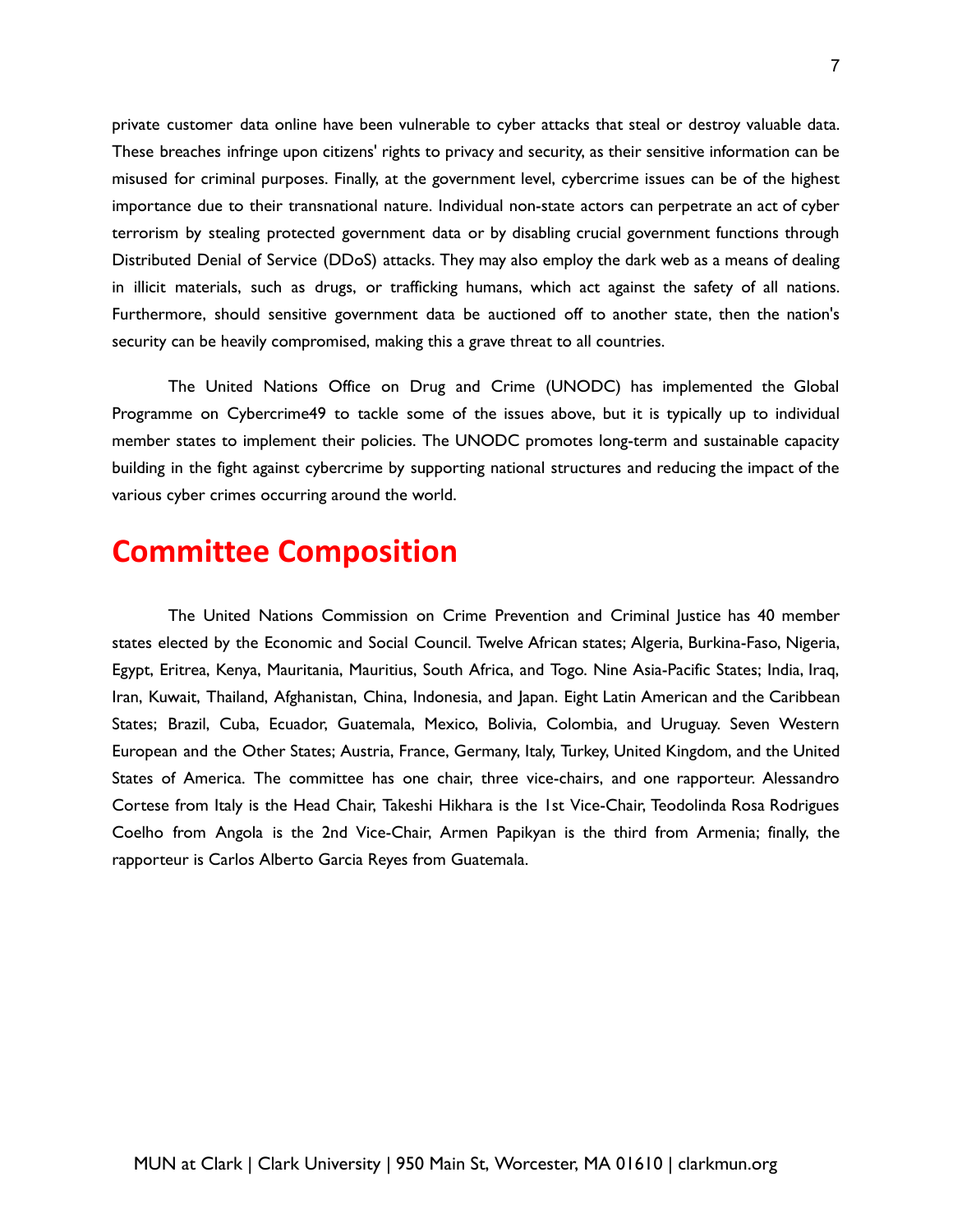# **Questions to Consider**

- 1. To what extent is surveillance justified for the cybersecurity of a nation?
- 2. What deterrents can be employed to prevent cybercrime at a transnational level?
- 3. How can the UN Sustainable Development Goals be supported by technical infrastructure for preventing cybercrime?
- 4. What resources will be required to deal with borderless crimes that affect political decisions in nations?
- 5. How is cybercrime evolving and how can it be combated by the CCPCJ?